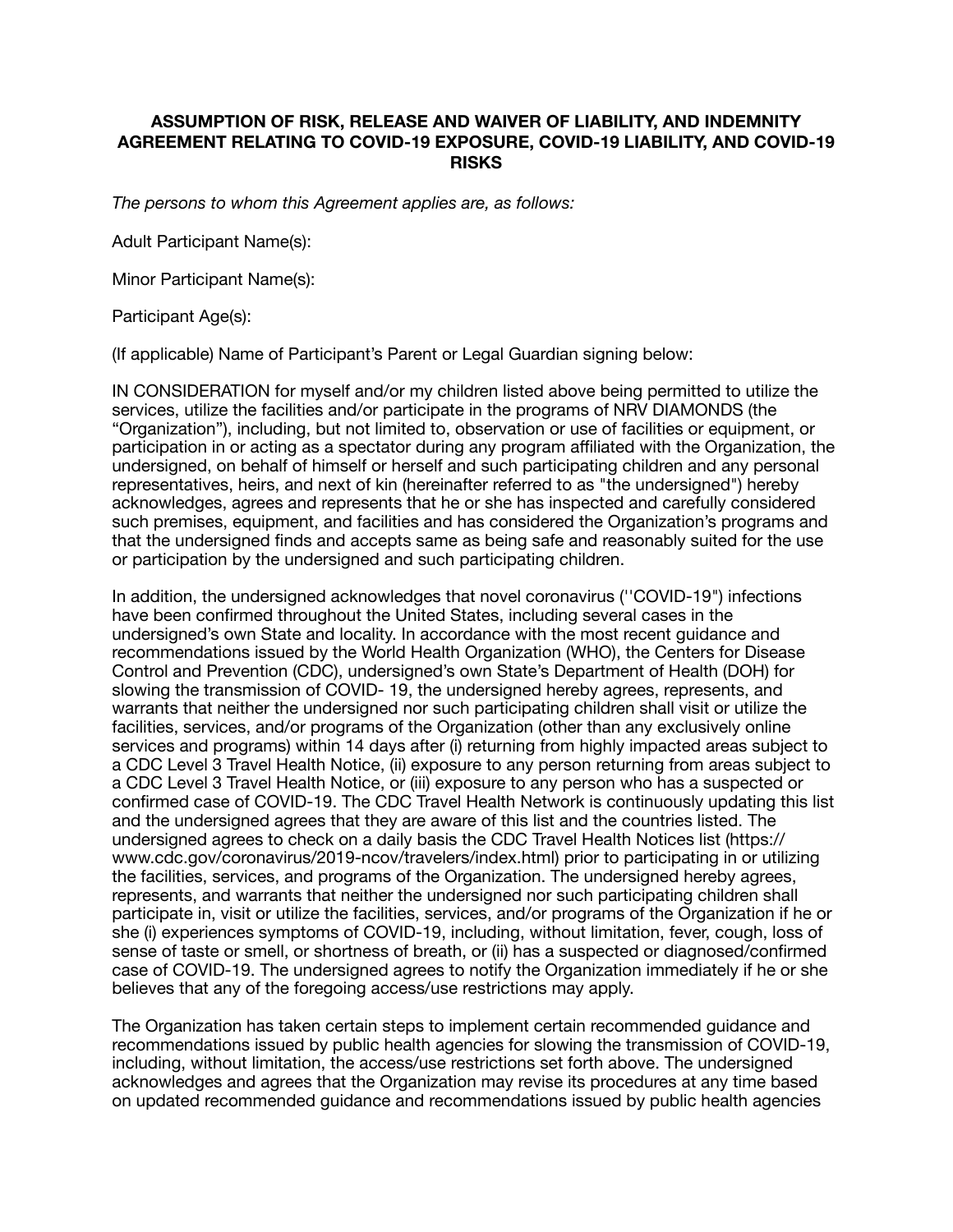and further agrees to comply with the Organization's revised procedures prior to utilizing the facilities, services, and/or prior to participating in the programs of the Organization. The undersigned further acknowledges and agrees that, due to the nature of the facilities, services, and programs offered by the Organization, social distancing of 6 feet per person among children and their fellow participants or others is not always possible. The undersigned fully understands and appreciates both the known and potential dangers of participating in the programs and/or utilizing the facilities and services of the Organization and acknowledges that use thereof by the undersigned and/or such participating children may, despite the Organization's reasonable efforts to mitigate such dangers, result in exposure to COVID-19, which could result in quarantine requirements, serious illness, disability, and/or death.

IN FURTHER CONSIDERATION OF BEING PERMITTED TO PARTICIPATE IN THE ORGANIZATION'S PROGRAMS, THE UNDERSIGNED HEREBY AGREES TO THE FOLLOWING:

THE UNDERSIGNED, ON HIS OR HER BEHALF AND ON BEHALF OF SUCH PARTICIPATING CHILDREN, HEREBY RELEASES, WAIVES, DISCHARGES AND COVENANTS NOT TO SUE the Organization or any of its respective directors, officers, employees, volunteers and agents, or any of the fellow participants or their family members or guests from all liability to the undersigned or such participating children and all personal representatives, assigns, heirs, and next of kin of the undersigned or such participating children for any loss or damage, and any claim or demands on account of any property damage or any injury to, or an illness or the death of, the undersigned or such participating children (or any person who may contract COVID-19, directly or indirectly, from the undersigned or such participating children) whether caused by the negligence, active or passive, of the Organization or otherwise while the undersigned or such participating children are in, upon, or about the premises or any facilities or using any equipment of or participating in any program of or affiliated with the Organization.

THE UNDERSIGNED HEREBY AGREES TO INDEMNIFY, DEFEND AND HOLD HARMLESS the Organization or any of its respective directors, officers, employees, volunteers and agents, and each of them, from any loss, liability, damages or costs they may incur, whether caused by the Organization's negligence, active or passive, or otherwise while the undersigned or any participating child is participating in any program of the Organization or in, upon, or about the premises or any facilities or equipment affiliated with the Organization. The undersigned understands and agrees that the Organization is not required to provide insurance to cover the undersigned or such participating children in the event they suffer illness, injury, death, property loss, theft or damage of any sort upon, or about the premises or any facilities or equipment therein or while participating in any program affiliated with the Organization.

The undersigned agrees and acknowledges that use of the Organization facilities and services, and participation in the Organization programs, may involve inherent danger and risk, including, without limitation, the risk of physical illness or injury, death or property damage. THE UNDERSIGNED HEREBY ASSUMES FULL RESPONSIBILITY FOR, AND RISK OF ILLNESS, BODILY INJURY, DEATH OR PROPERTY DAMAGE to the undersigned or such participating children due to negligence, active or passive, or otherwise while in, about or upon the premises of the Organization and/or while using the premises or any facilities or equipment thereon and/ or while participating in or observing any program affiliated with the Organization. The undersigned acknowledges that any illness or injuries that the undersigned or such participating children contract or sustain may be compounded by negligent first aid or emergency response of the Releasees and waive any claim in respect thereof.

THE UNDERSIGNED further expressly agrees that the foregoing ASSUMPTION OF RISK, RELEASE AND WAIVER OF LIABILITY, AND INDEMNITY AGREEMENT is intended to be as broad and inclusive as is permitted by the laws of the State in which the undersigned resides